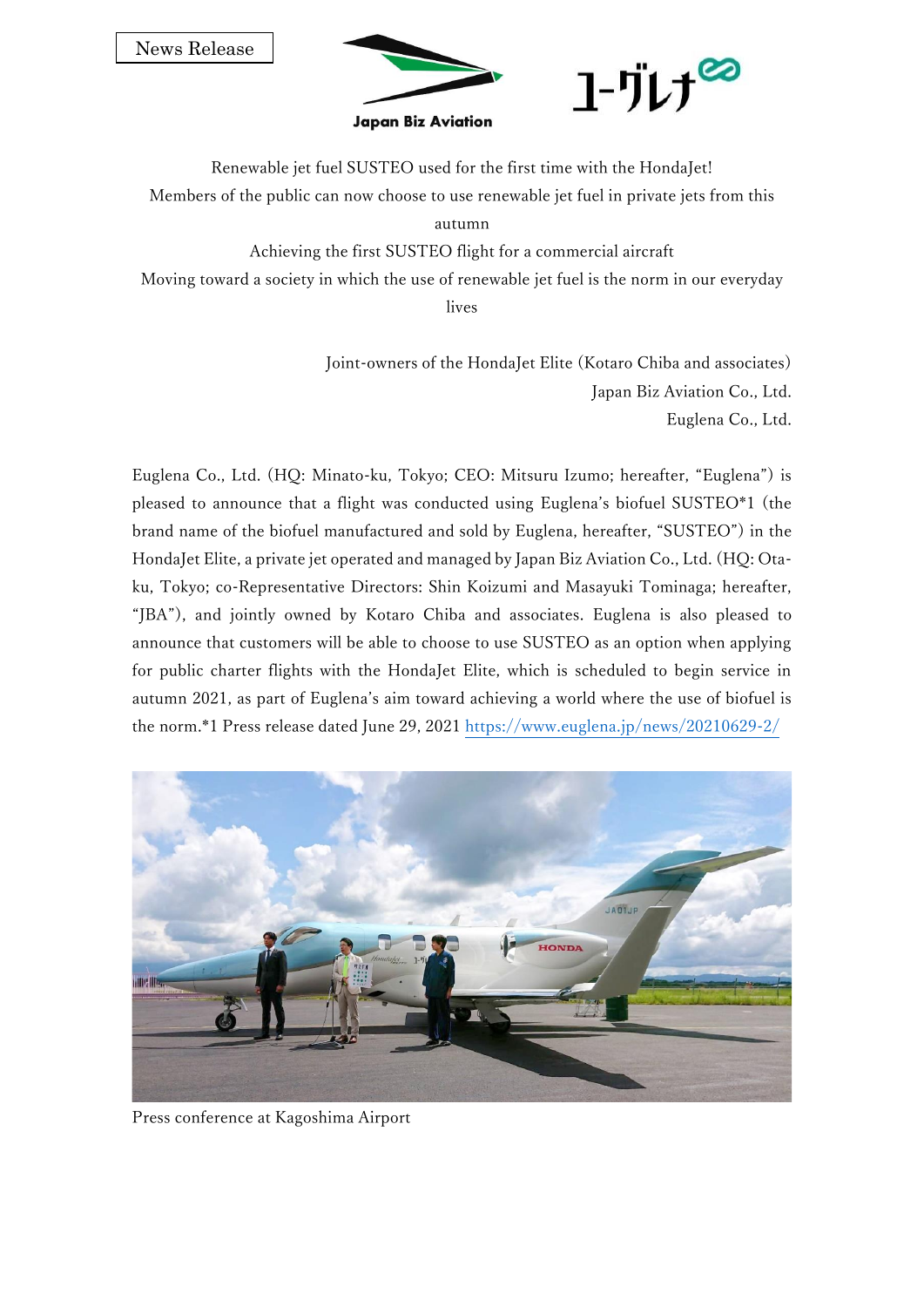# 1. Successful flight using SUSTEO with the HondaJet Elite

Kotaro Chiba and associates, the joint-owners of the HondaJet Elite used in this flight, endorse Euglena's "GREEN OIL JAPAN" philosophy and this has led to their use of Euglena's SUSTEO biofuel as a means to reduce the amount of CO2emissions when traveling by jet aircraft. This is the first time in the world that the SUSTEO jet fuel has been used in a commercial aircraft.

SUSTEO used in this flight is a biofuel created with a blendstock of existing petroleumbased jet fuel and renewable jet fuel manufactured using the BIC process at Euglena's biofuel manufacturing demonstration plant, and has passed compliance testing for ASTM D7566 Annex 6 standards conducted by an external inspection agency\*2. Lipids derived from used cooking oil and microalgae Euglena are used for the raw material to create this renewable jet fuel.

\*2 Press release dated March 15, 2021<https://www.euglena.jp/news/20210315/>



The SUSTEO logo

This flight took off from Kagoshima Airport at 11 AM on June 29, 2021, and landed at Haneda Airport after flying for approximately 90 minutes. Euglena also set up an online livestream through YouTube in commemoration of this flight. [\(https://youtu.be/YzDXPtNWfIk\)](https://youtu.be/YzDXPtNWfIk)

### 2. Providing the option to use SUSTEO for flights (scheduled to begin in autumn 2021)

This flight was the perfect opportunity for the joint-owners of the jet, JBA and Euglena to announce a new initiative in which customers will be able to choose to use SUSTEO as an option when they apply for public charter flights with the HondaJet Elite, which is scheduled to begin service in autumn 2021.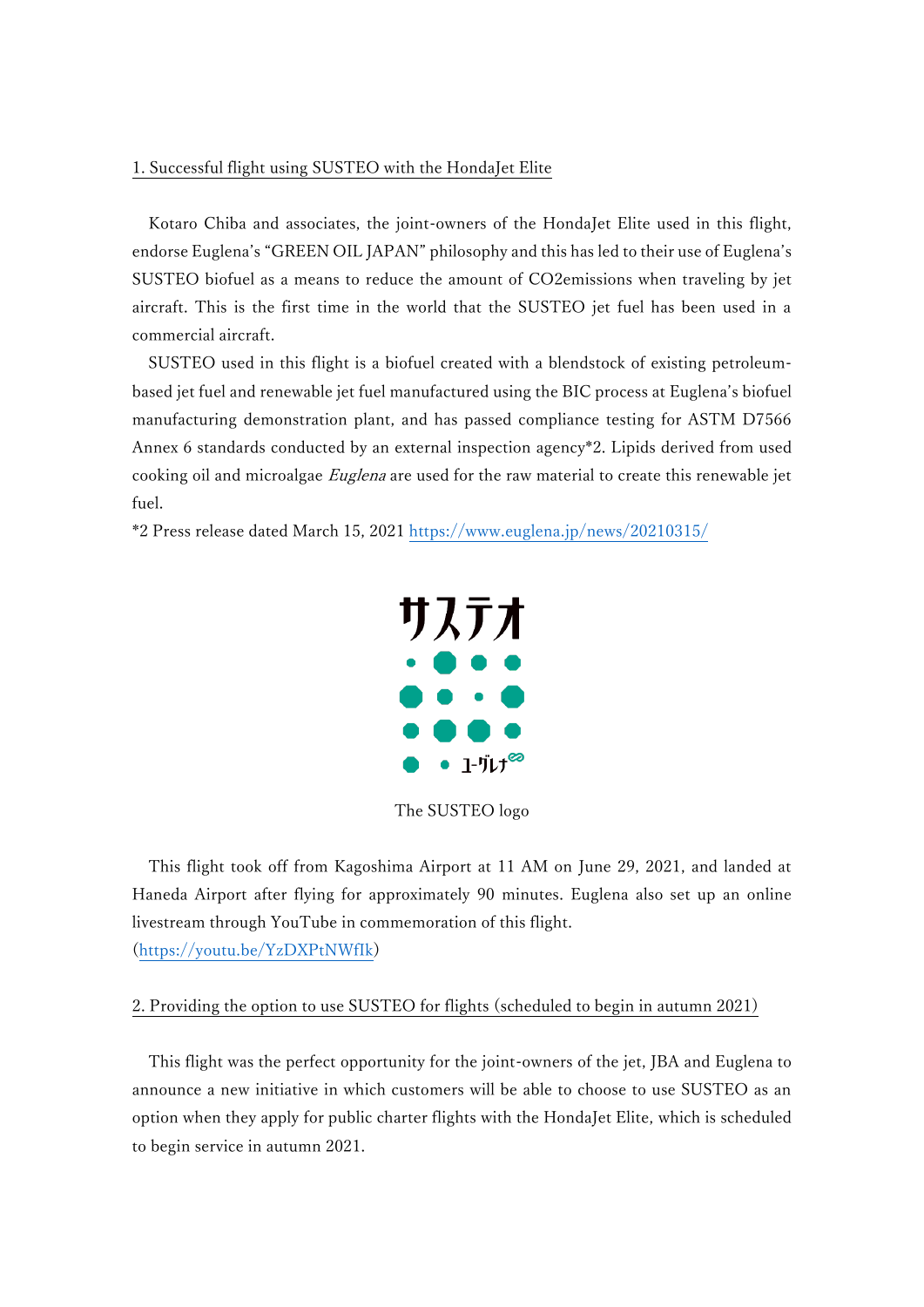Euglena will continue to provide JBA with SUSTEO so that they can conduct flights that use SUSTEO when customers who use charter flights choose to use this type of fuel. In addition, Euglena anticipates that approximately 12 public charter flights will be used in the first year from autumn 2021 and so has prepared a system that can provide enough renewable fuel should every customer wish to use SUSTEO. Euglena will continue to provide this renewable fuel to meet the needs of their customers in the future.

Moreover, Euglena is planning to set up a special webpage on the Euglena website very soon to provide information about public charter flights that use SUSTEO.



Image of Euglena's special site

Euglena made the "GREEN OIL JAPAN" declaration, which aims to make Japan a leading producer of renewable fuels, after completing the construction of Japan's first biofuel manufacturing demonstration plant at the end of October 2018, and has been striving to introduce biofuel for use in land, sea and air transportation. In March 2020, Euglena completed the development of and started to supply SUSTEO diesel fuel, and there has been an increase in adopting biodiesel fuel at gas stations and similar facilities for general consumers and for use in buses, delivery vehicles, ferries and tugboats.

In August 2020, Japan's national research organization, the New Energy and Industrial Technology Development Organization (NEDO), selected Euglena's renewable jet fuel production technology development project, which involves the development of microalgaebased technology and the building of a supply chain model through demonstration, as a public-offering model project\*3. In response to this, Euglena has been promoting technological development in the production of microalgae as a raw material for fuel as well as developing a complete supply chain from raw material procurement to fuel manufacturing technology and the supply of fuel, with the intent of operating a biofuel manufacturing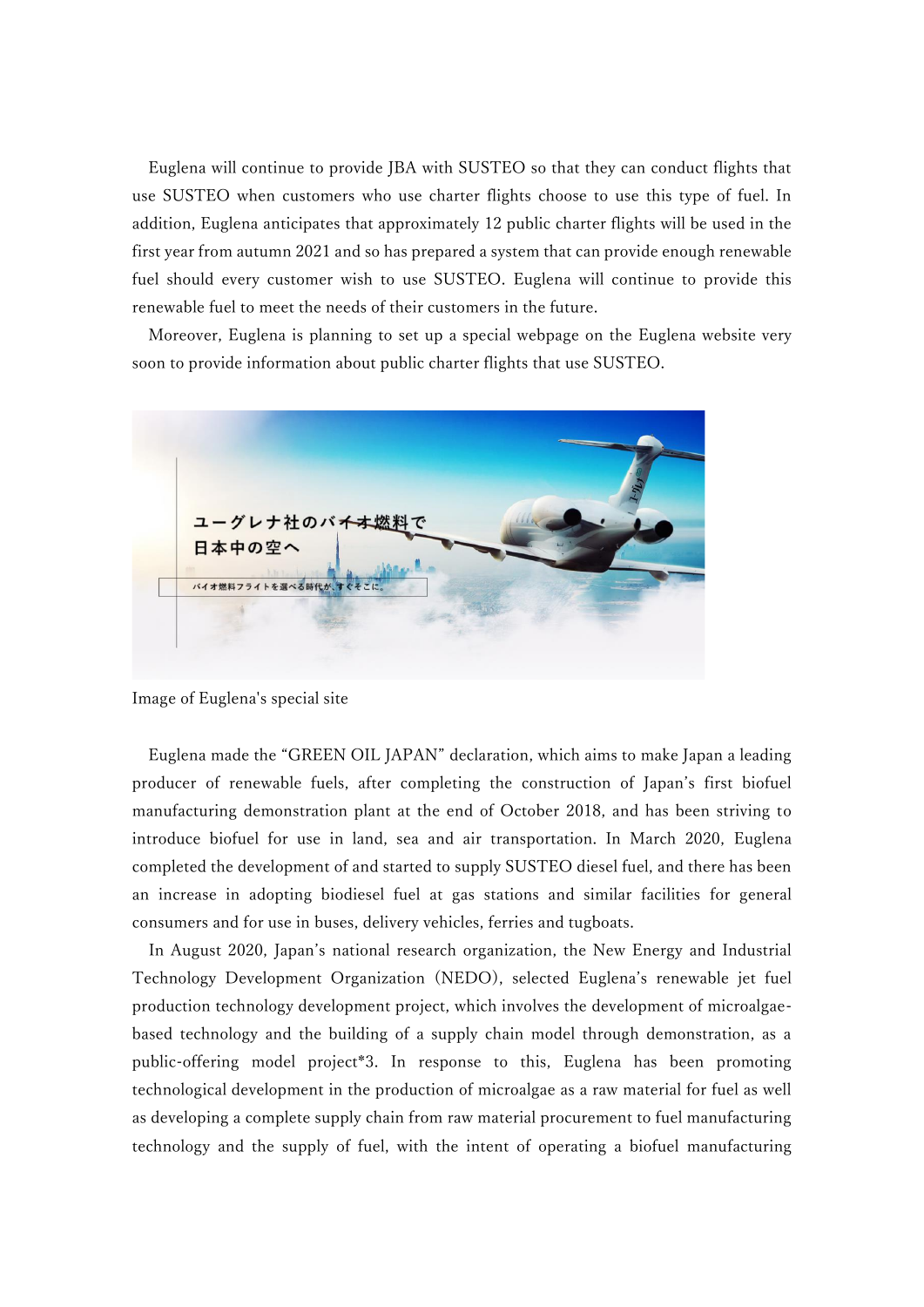commercial plant by 2025.

\*3 Press release dated October 5, 2020<https://www.euglena.jp/news/20201005-2/>

In terms of Euglena's renewable jet fuel manufacturing, in March 2021, Euglena completed development of the SUSTEO jet fuel, which is a significant step toward achieving flights using renewable jet fuel made in Japan. After conducting the first flight using renewable jet fuel on June 4 with the Citation CJ4, a flight inspection aircraft owned by the Japan Civil Aviation Bureau which is a division of the Ministry of Land, Infrastructure, Transport and Tourism (MLIT), the flight this time is the second jet plane to fly using Euglena's renewable jet fuel. This is the first time that SUSTEO has been used in a commercial aircraft. Euglena will continue to work on popularizing the use of SUSTEO from here on with the goal of achieving a sustainable society in which the use of biofuel is the norm even for general consumers.

● Special teaser site about the option to use SUSTEO in private jet flights <https://online.euglena.jp/shop/pages/biofuel.aspx>

## ● About Euglena's biofuel manufacturing demonstration plant

Construction of Japan's first biofuel manufacturing demonstration plant was completed on October 31, 2018. With the completion of this demonstration plant, Euglena declared its vision of "GREEN OIL JAPAN," which aims to make Japan as a leading producer of renewable fuels, with the support of Yokohama City, Chiyoda Corporation, Itochu Enex, Isuzu Motors, All Nippon Airways, and the Hiroshima Council for the Promotion of Collaboration between Government, Academia and the Automobile Industry (HIROJIREN)

[\(https://euglena.jp/news/20181102-2/\)](https://euglena.jp/news/20181102-2/).

# <About Japan Biz Aviation Co., Ltd.>

Japan Biz Aviation acquired air transport services and aerial work services in June 2018, and then went on to introduce a scheme to jointly take ownership of the first HondaJet Elite plane in March 2019 among other projects with the goal of popularizing general aviation within Japan. The company has been developing its business with a focus on improving convenience, comfort and service provision while reversing conventional concepts about business jets and helicopters within Japan. They intend to incorporate the Honda Aircraft HA420 (HondaJet) into their business fleet around autumn 2021. (http://www.j-bizavi.com/)

<Introducing Kotaro Chiba, the owner and representative of JBA> Kotaro Chiba retired in 2016 from his position as the executive vice-president of COLOPL,